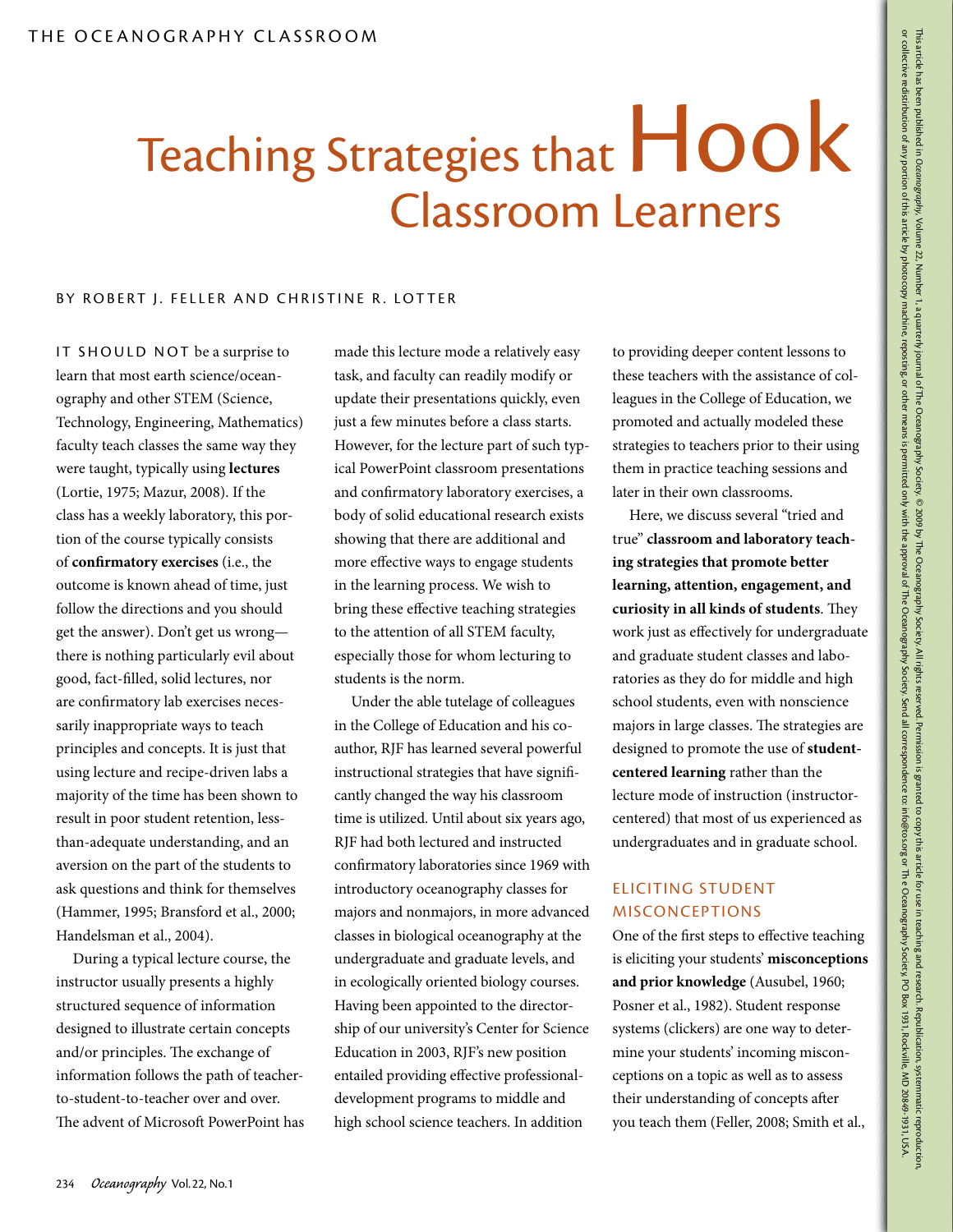2008). As students enter your classroom, you can display a well-designed multiplechoice question on a PowerPoint slide that has distracters that embed common misconceptions (Feller, 2007) surrounding the topic as well as the one correct answer. Students are asked to think about the question and select an answer on their individually assigned clickers. As students submit their answers, the responses are tallied on the screen for all to see. Rich discussions typically ensue as you probe the origin of student misconceptions, allowing you to address them before moving on to higher-level thinking about the topic. Misconceptions really prevent effective learning!

You can combine the use of clickers with the **Think-Pair-Share** strategy (Kagan, 1994). If you have ever asked a question in class and then had all the students just look at you with blank stares, then this is the strategy for you. After students think about the topic for a minute by themselves and write down or select their initial answers, they then turn to a partner sitting next to them and discuss the reasons for their selections. After a minute or two of partner sharing, the instructor can call on students to share their reasoning for both the correct answer and for common misconceptions with the entire class. This strategy helps students gain confidence in their answers and thus can lead to a rich classroom discussion about the topic under study that is not dominated solely by the instructor. This strategy also works well in a laboratory setting.

## Inquiry

The *National Science Education Standards* (NSES) separate inquiry into full and partial approaches (NRC, 2000). According to the NSES, full inquiries have students create their own "scientifically oriented questions," "give priority to evidence in responding to questions," "formulate explanations from evidence," "connect explanations to scientific knowledge," and "communicate and justify explanations," while partial inquiries rely more on teacher direction in one or more of these categories (NRC, 2000, p. 29). Although students cannot easily participate in data-collection activities during a lecture, they can analyze provided data and communicate their explanations. One strategy for improving students' scientific explanations is to use the **Claim, Evidence, Reasoning** format (McNeil and Krajcik, 2008). McNeil and Krajcik (2008, p. 123) define a claim as "an assertion or conclusion that addresses the original question or problem about a phenomenon." Students usually do well with this part of their scientific explanations; however, they are less skilled at connecting scientific data (evidence) to their claims. The final component is the reasoning that "links the claim and evidence and shows why the data count as evidence to support the claim" (McNeil and Krajcik, 2008, p. 123–124). This portion is the most difficult for students and, if done well, it shows their true understanding of the topic at hand.

Another easily adopted instructional strategy that helps elicit students' prior knowledge and engage them in inquiry is the **Predict, Observe, Explain** (POE) learning cycle (Gunstone and White, 1981; White and Gunstone, 1992). In this model, students are first asked to make a prediction about a phenomenon (e.g*.*, what will happen to the pH of the ocean if atmospheric  $\text{CO}_2$  is increased?) and share this prediction with their classmates using the think-pair-share strategy. After the sharing, students can test their predictions in a lab setting, through observing a teacher demonstration, or by analyzing provided data. To address the example question above, students could monitor the change in pH of a sample of ocean water that has a piece of dry ice added to it with either a pH probe or standard pH paper. After their "observations," students are to again commit to an explanation of what actually occurred using the claim-evidencereasoning strategy and then again share their findings with their classmates and the teacher. Students may adjust their initial conceptions upon hearing their classmates' ideas. Through the teacher's final discussion on the topic, student conceptions should be clarified.

## Questioning Skills

Basic to good questioning is the use of "wait time I" and "wait time II" (Rowe, 1974, 1986). **Wait time I** is when an instructor asks a question and then waits three to five seconds before calling on a student to allow all students in the class to think about the answer. **Wait time II** is when the instructor waits three to five seconds before responding to a student's answer. Use of wait time is an easy way to encourage more active student thinking in both the lab and lecture setting.

**Robert J. Feller** *(feller@biol.sc.edu) is Director, Center for Science Education and Professor, Marine and Biological Sciences, University of South Carolina, Columbia, SC, USA.* **Christine R. Lotter** *(lotter@mailbox. sc.edu) is Assistant Professor, Secondary Science Education, University of South Carolina, Columbia, SC, USA.*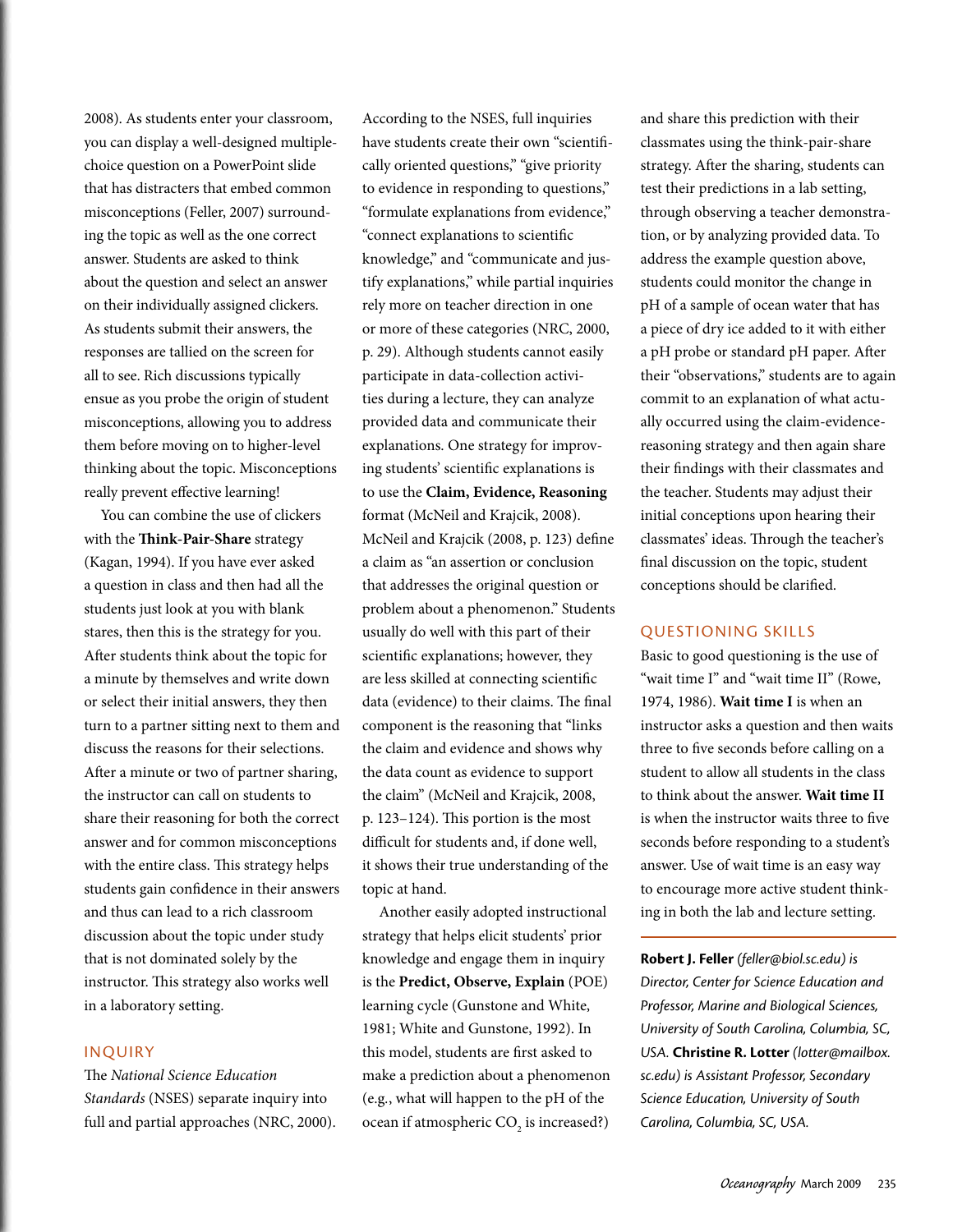Students get a bit nervous during both types of wait time because they do not know whether they might get called upon or whether the answer they provided was somehow incorrect or not. Such uncertainty (on their part!) keeps them much more attentive to what is being discussed—no more sleeping in the back row.

Sometimes the same students always raise their hands to answer questions, which leaves many others disengaged. A simple and fair way of encouraging all class members to participate is to set up a near-random way of **calling on students**. This could be done using a computer to randomly select student names or a using a low-technology version in which students' names are written on large popsicle sticks or tongue depressors and are pulled out of a cup by someone in the front row after the teacher asks a question. After the first stick designates a student to answer the question, that student could then pull out another stick for a different student to answer the next question. If you do not replace the sticks after they are drawn, the rest of the students are put on alert—it really works because students seem to enjoy putting pressure on their peers.

The use of **divergent-answer questions** (those with multiple answers instead of convergent or single answers) is another strategy that instructors can use to increase their students' thinking about and engagement with a topic. Try to steer your questions away from singleanswer vocabulary words or simple recall questions and challenge your students to apply the information from the textbook or your lectures. You can also use questions to provide a **real-world context** or connection to your lesson. An entire unit of study could be organized

around a **"driving question"** that is a sustained, meaningful question linked to the real world and that holds the unit together (Krajcik et al., 1999). Another feature of a good driving question is that it leads to inquiry investigations that help students find solutions to the problem. For example, RJF most recently (fall semester 2008) used the following driving question in his undergraduate biological oceanography class: "How and in what form does carbon move through the ocean?" Virtually every topic covered during the semester could be related back to this driving question. It was a great coat rack upon which to hang concepts and processes, from vertical migration of zooplankton to sinking fecal pellets. Context can also be provided to students through integrating current events and real-world examples into your lessons.

#### Formative Assessment

Lastly, you need to determine whether your students really understand anything you have been talking to them about during your lectures or during their laboratory experiences. There are many simple, **on-the-spot assessment tools** that you can use to determine your students' understanding and adjust your instruction to better teach the concepts. After your lesson, you can hand out **index cards** to students and have them write down a **one-sentence summary** of what they learned that day or write down what was still unclear from the day's lesson (Angelo and Cross, 1993; Keeley, 2008). You could also use your Blackboard or other Web-based technology site where students can post their responses to cut down on the load of paperwork that this activity can entail. These responses would then be read and

tallied to determine the direction of your next class session.

In large lecture classes, it is often difficult to stimulate effective discussion. If you can designate small (3–5) and diverse (e.g., mixed gender or race) **student groups** (break up the cliques!) and give them clever names, you can call on groups at random for their input on questions you might pose to all groups as a whole. Forcing such student-tostudent interactions within groups creates engagement for every student and often results in a very noisy classroom. This type of noise and engagement is a good thing.

Quantitative skills can be promoted and practiced by having student groups **draw graphs** of data or as part of the POE exercise described above. For instance, have each group draw the relationship they would expect between population growth rate and population size in an exponentially increasing population of coastal phytoplankton, a bloom situation. You will be surprised at the lack of graphing skills that usually emerges in such a challenge.

In the laboratory, the more students have to do themselves, the better. **Hands-on activities** demand student engagement much more than if the instructor simply demonstrates something to the class. Labs are also a place where the **phenomenon first** strategy can happen quite easily. Providing an event or experience that all students have before learning the scientific terms and equations associated with a theory can level the playing field in your class and give students a concrete experience to connect to the theory that is introduced later. Perhaps not all of your students have experienced floating in saltwater at the beach or in the Great Salt Lake.